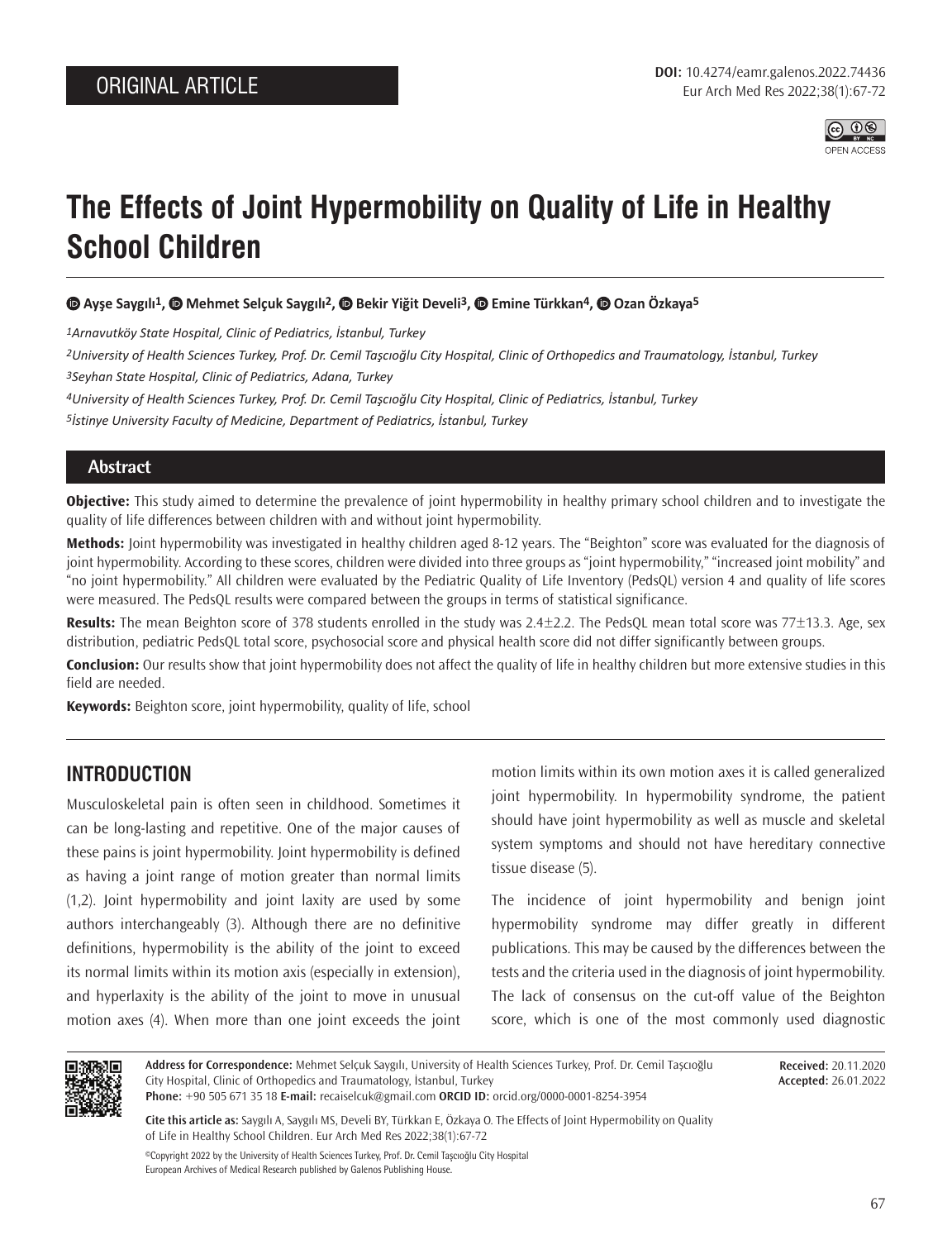tests, may also lead to different incidence rates. In his original article, Beighton accepted the score of 4 and for the diagnosis of hypermobility (6). Some authors accepted scores higher than 4 as the cut-off value (7-9). The frequency of joint hypermobility varies according to age, sex, and race (6,10,11). The frequency of asymptomatic hypermobility varies between 5 and 10% (11,12). In children, this rate was found as 10%-25% (13,14).

The measurement of quality of life is preferred today to evaluate the treatment results of rheumatic diseases in children (15). To assess the quality of life related to health, version 4 of the Pediatric Quality of Life Inventory (PedsQL) was created in 1999 by Varni et al. (16). There are different versions according to age groups. This scale, which is applied in the form of a questionnaire and can be completed by children aged 8-12 years, includes 23 questions about 4 different topics (16).

This study aimed to determine the prevalence of joint hypermobility in healthy primary school children and to investigate the quality of life differences between children with and without joint hypermobility.

# **METHODS**

A total of 378 students, 211 (55.8%) females, 167 (44.2%) males, were included in the study. The mean age was 9.87 (range, 8-12) years. The criteria for inclusion (aged between 8-12 years, student of selected primary school, not having a physical, mental or developmental chronic disease and having informed consent) and exclusion (having a trauma in the last month which makes the patient unsuitable for evaluating joint movements or having sequela in extremities due to a recent trauma that limit joint movements) were applied to the students.

The students' Beighton scores were measured. All measurements were performed by two pediatric physicians using a goniometer. The Beighton score was established by Beighton in 1973 by modifying the Carter and Wilkinson criteria (6). Passive dorsiflexion of the little fingers beyond 90°, passive apposition of the thumbs to the flexor aspects of the forearms, hyperextension of the elbows beyond 10°, hyperextension of the knees beyond 10°, and forward flexion of the trunk with knees straight so that the palms of the hands rested easily on the floor, score points in the test. A total of nine points are evaluated. In his original article, Beighton accepted 4 as the cut-off value (6). Scores above 4 are required for the diagnosis of hypermobility.

The PedsQL version 4 questionnaire was then given to the students. In this survey, there were 23 questions under 4 main headings. In this questionnaire, the general health and activities

of children (8 questions), emotional status (5 questions), social relations (5 questions), and school status (5 questions) were questioned. The answers and scores were as follows: No problems: 0 points; almost no problems: 1 point; problems sometimes: 2 points; problems often: 3 points; almost always problems: 4 points. The total score was inverted and was rated on a 0-100 scale. The mean score of the eight questions related to the "my health and activities" section was taken for the mean score of physical health, and the total mean score of the emotional status, social relations, and school status sections were taken for the psychosocial mean score.

The cut-off Beighton score for the diagnosis of joint hypermobility was accepted as 7. Children with ≥7 Beighton scores were diagnosed with joint hypermobility (group 3). Children with ≤4 Beighton scores were accepted as normal (group 1). Children with 5-6 Beighton scores were included in the "increased joint mobility" group (group 2). The difference between these groups in terms of the PedsQL results was investigated.

The study was approved by University of Health Sciences Turkey, Okmeydani Training and Research Hospital Ethics Committee (approval no: 25/10/2016-535) and a permission certificate was issued by the Istanbul Provincial Directorate of National Education (date: 13/12/2016, no: 14083890). Then, a "Child Consent Form for Research Purposes" and an "Informed Consent Form" for the approval of their families were distributed to the classes of students aged between 8 and 12 years in a public primary school.

#### **Statistical Analysis**

The mean, standard deviation, median, maximum, frequency, and ratio values were used in descriptive statistics (Table 1). The distribution of variables was measured using the Kolmogorov-Smirnov test. The Kruskal-Wallis test was used to analyze quantitative data. The chi-square test was used for the analysis of qualitative independent data. The SPSS 22.0 program was used for analysis.

## **RESULTS**

The mean Beighton score was 2.39±2.2 (0-9) (Table 2). Positivity of apposition of the thumbs was found in 90 children, passive dorsiflexion of the little fingers in 118 children, hyperextension of the elbows in 85 children, hyperextension of the knees in 108 children, and resting of the palms of the hands on the floor with flexion of the trunk in 160 children (Table 3).

There was no difference between groups 1, 2, and 3 in terms of age and sex (p>0.05) (Figure 1). The PedsQL total score,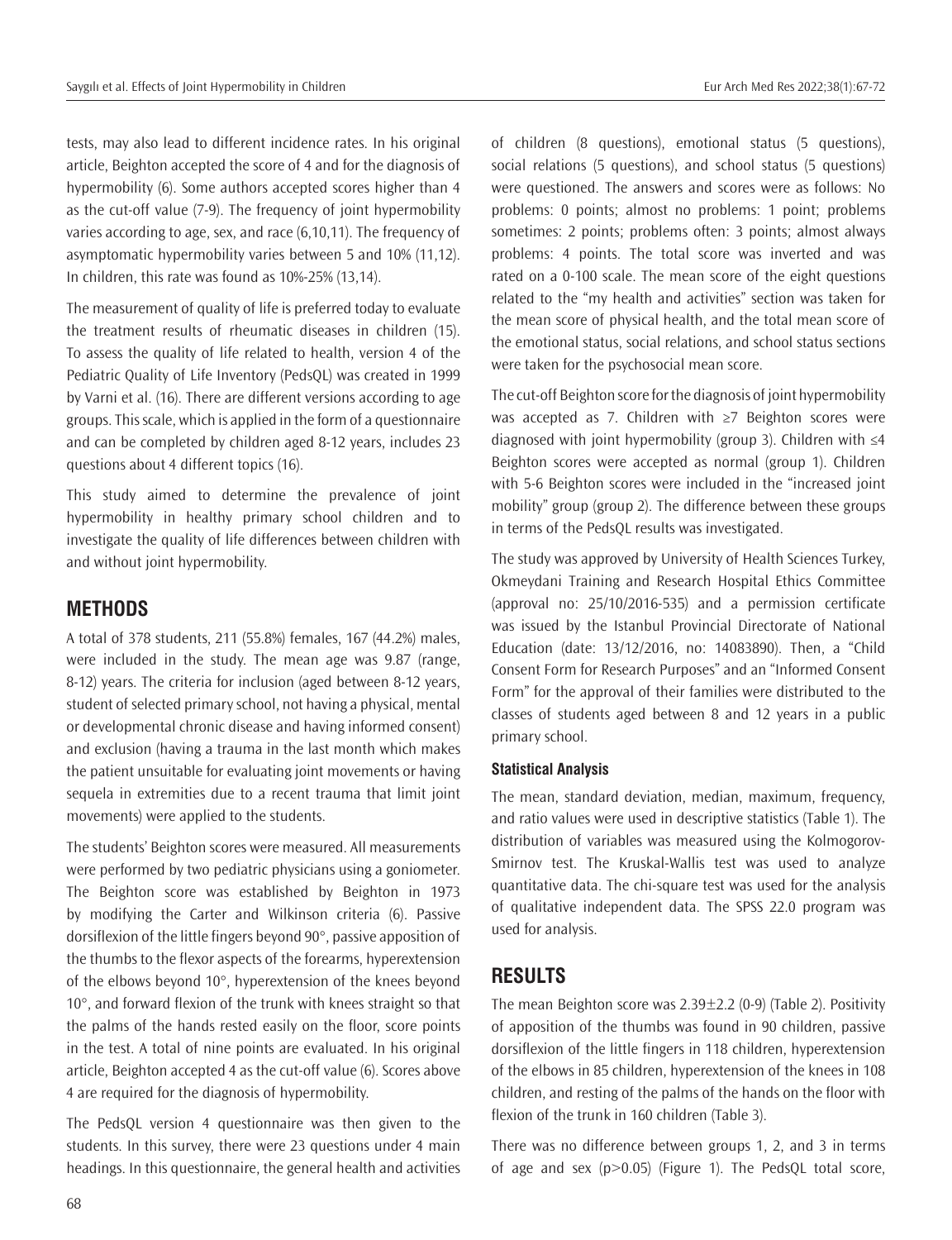| Table 1. Descriptive statistics                           |               |                          |                |                 |  |  |
|-----------------------------------------------------------|---------------|--------------------------|----------------|-----------------|--|--|
|                                                           |               | Median<br>Min-max        |                | Mean $\pm$ SD   |  |  |
| Age                                                       |               | $8.0 - 12.0$             | 10.0           | $9.9 + 1.2$     |  |  |
| Sex                                                       | <b>Female</b> |                          |                | 211±55.8%       |  |  |
|                                                           | Male          |                          | $\overline{a}$ | 167±44.2%       |  |  |
| Beighton scoring                                          |               | $0.0 - 9.0$              | 2.0            | $2.4 \pm 2.2$   |  |  |
| Apposition of the right thumb                             |               |                          |                | $84 + 22.2%$    |  |  |
| Apposition of the left thumb                              |               |                          |                | 79±20.9%        |  |  |
| Dorsiflexion of the right little<br>finger                |               |                          |                | 115±30.4%       |  |  |
| Dorsiflexion of the left little finger                    |               | $\overline{\phantom{a}}$ | ÷,             | 108±28.6%       |  |  |
| Hyperextension of the right elbow                         |               |                          |                | 81±21.4%        |  |  |
| Hyperextension of the left elbow                          |               |                          |                | 69±18.3%        |  |  |
| Hyperextension of the right knee                          |               |                          |                | 108±28.6%       |  |  |
| Hyperextension of the left knee                           |               |                          |                | 106±28.0%       |  |  |
| Placing the palms of the hands<br>on the floor            |               |                          |                | 160±42.3%       |  |  |
| Pediatric quality of life inventory<br>total score        |               | 24-100                   | 78.3           | 77.0±13.3       |  |  |
| Physicosocial score                                       |               | 22-100                   | 79.2           | 77.1±14.6       |  |  |
| Physical total score                                      |               | 28-100                   | 78.1           | 76.7±15.4       |  |  |
| <b>General health and activities</b><br>question (GHAQ) 1 |               | $0 - 100$                | 75.0           | $72.8 \pm 29.5$ |  |  |
| GHAQ 2                                                    |               | $0 - 100$                | 100.0          | 73.3±31.1       |  |  |
| GHAQ 3                                                    |               | $0 - 100$                | 100.0          | $87.2 \pm 22.3$ |  |  |
| GHAQ 4                                                    |               | $0 - 100$                | 50.0           | 58.0±34.5       |  |  |
| GHAQ 5                                                    |               | $0 - 100$                | 100.0          | 89.5±23.7       |  |  |
| GHAQ 6                                                    |               | $0 - 100$                | 100.0          | $86.8 \pm 23.3$ |  |  |
| GHAQ 7                                                    |               | $0 - 100$                | 100.0          | 75.3±29.4       |  |  |
| GHAQ <sub>8</sub>                                         |               | $0 - 100$                | 75.0           | 70.6±29.8       |  |  |
| Emotional status question (ESQ) 1                         |               | $0 - 100$                | 100.0          | 75.5±29.6       |  |  |
| ESQ <sub>2</sub>                                          |               | $0 - 100$                | 100.0          | 78.4±27.0       |  |  |
| ESQ <sub>3</sub>                                          |               | $0 - 100$                | 100.0          | 75.5±29.1       |  |  |
| ESQ 4                                                     |               | $0 - 100$                | 100.0          | 73.1±34.1       |  |  |
| ESQ <sub>5</sub>                                          |               | $0 - 100$                | 100.0          | 74.9±30.7       |  |  |
| Social relations question (SRQ) 1                         |               | $0 - 100$                | 100.0          | 83.9±25.8       |  |  |
| <b>SRO 2</b>                                              |               | $0 - 100$                | 100.0          | 83.7±26.9       |  |  |
| SRQ <sub>3</sub>                                          |               | $0 - 100$                | 100.0          | 85.7±25.2       |  |  |
| SRQ 4                                                     |               | $0 - 100$                | 100.0          | $80.1 \pm 26.2$ |  |  |
| SRQ 5                                                     | $0 - 100$     | 100.0                    | 77.6±31.4      |                 |  |  |
| School status question (SSQ) 1                            |               | $0 - 100$                | 100.0          | 80.3±28.5       |  |  |
| SSQ <sub>2</sub>                                          |               | $0 - 100$                | 75.0           | 73.3±28.1       |  |  |
| SSQ <sub>3</sub>                                          |               |                          |                | $82.6 \pm 25.6$ |  |  |
| SSQ 4                                                     | $0 - 100$     | 100.0                    | 74.2±30.5      |                 |  |  |
| SSQ 5                                                     |               |                          |                | 58.1±33.6       |  |  |
| SD: Standard deviation, min: Minimum, max: Maximum        |               |                          |                |                 |  |  |



**Figure 1.** Distribution of age in the groups

| Table 2. The distribution of students according to the Beighton<br>score |                       |                               |  |  |  |
|--------------------------------------------------------------------------|-----------------------|-------------------------------|--|--|--|
| <b>Beighton score</b>                                                    | Number of<br>students | Percentage in<br>all students |  |  |  |
| 9                                                                        | 11                    | 2.91                          |  |  |  |
| 8                                                                        | 4                     | 1.06                          |  |  |  |
| 7                                                                        | 29                    | 7.67                          |  |  |  |
| 6                                                                        | 18                    | 4.76                          |  |  |  |
| 5                                                                        | 32                    | 8.47                          |  |  |  |
| 4                                                                        | 16                    | 4.23                          |  |  |  |
| 3                                                                        | 51                    | 13.49                         |  |  |  |
| $\overline{2}$                                                           | 29                    | 7.67                          |  |  |  |
| 1                                                                        | 30                    | 7.94                          |  |  |  |
| $\Omega$                                                                 | 158                   | 41.8                          |  |  |  |

psychosocial score, and physical health score did not differ significantly between groups 1, 2, and 3 (p>0.05). There was no difference between groups 1, 2, and 3 in terms of sections in the PedsQL (p>0.05) (Table 4).

## **DISCUSSION**

Beighton et al. (6) determined the cut-off value for the diagnosis of joint hypermobility as 4 and it was reported that joint range of motion reduced with age from childhood. According to this, the Beighton cut-off value for the diagnosis of joint hypermobility in children should be a higher value than the cutoff value for adults. Jansson et al. (10) scanned hypermobility in 1.845 children and stated that the Beighton cut-off should be 8 for children aged 9 years; 7 for girls and 6 for boys aged 12 years; and 8 for girls and 6 for boys aged 15 years to be able to define 95% of the children as normal. Mikkelsson et al. (7) stated that the cut-off was 6 in hypermobility scans in 1.637 students. Remvig et al. (17) stated in a literature review of generalized joint hypermobility and benign joint hypermobility that the cutoff value of the Beighton score ranged from 2 to 7 in several publications. To investigate the validity and reproducibility of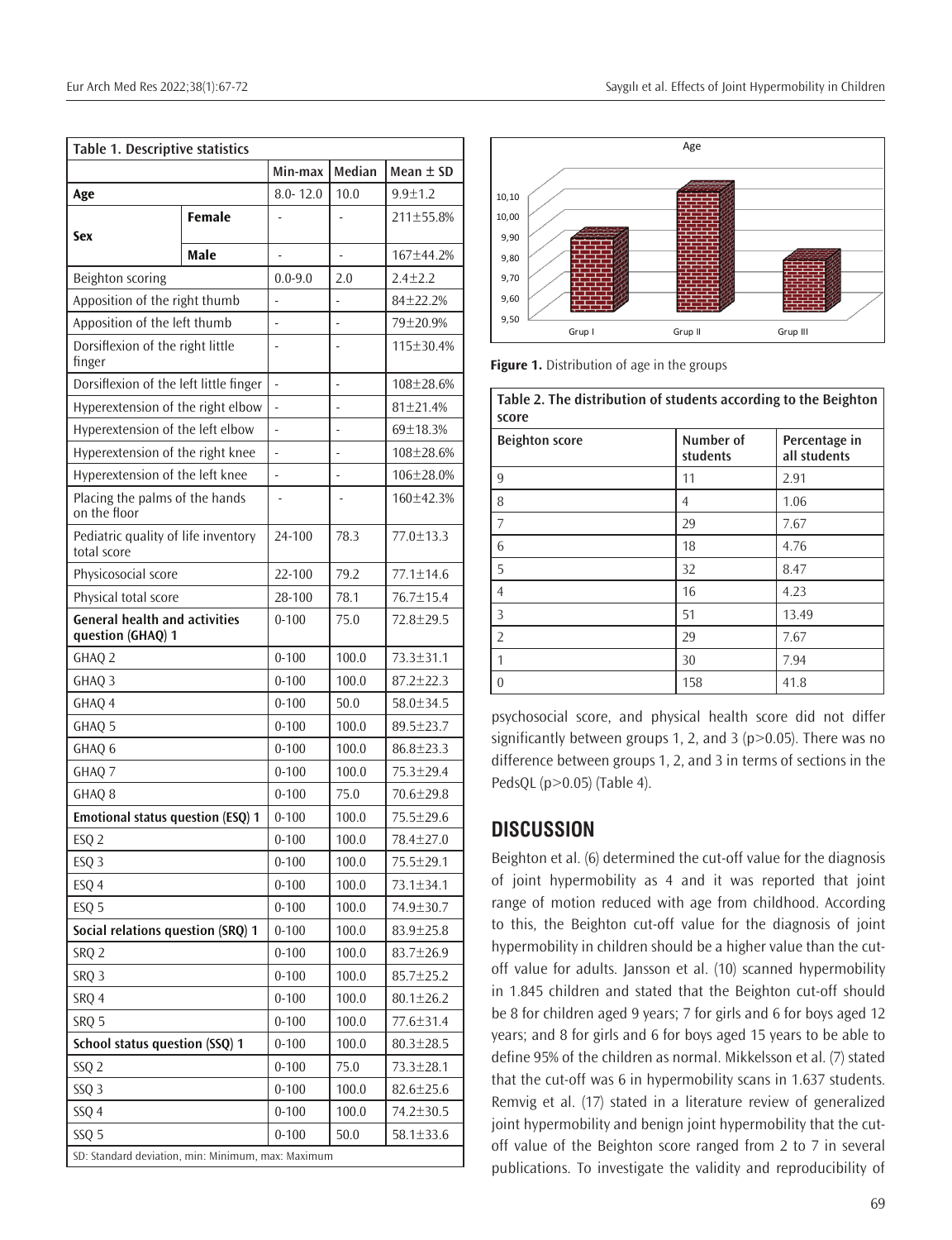| Table 3. The rate of the Beighton score positivity among all students |                         |                        |                             |              |  |  |
|-----------------------------------------------------------------------|-------------------------|------------------------|-----------------------------|--------------|--|--|
| <b>Beighton score</b>                                                 | Positivity in the right | Positivity in the left | <b>Bilateral positivity</b> | Total        |  |  |
| Apposition of the thumbs                                              | $11(2.91\%)$            | 6(1.59%)               | 73 (19.31%)                 | 90 (23.8%)   |  |  |
| Passive dorsiflexion of the little fingers                            | 10(2.64%)               | 3(0.79%)               | 105 (27.78%)                | 118 (31.21%) |  |  |
| Hyperextension of the elbows                                          | 16 (4.23%)              | 4(1.05%)               | 65 (17.19%)                 | 85 (22.48%)  |  |  |
| Hyperextension of the knees                                           | 2(0.52%)                | $0(0\%)$               | 106 (28.04%)                | 108 (28.57%) |  |  |
| Placing the palms of the hands on the floor with<br>lomber flexion    |                         |                        |                             | 160 (42.32%) |  |  |

| Table 4. The distribution of the pediatric quality of life scores in the groups |                 |        |                 |        |                |        |       |  |
|---------------------------------------------------------------------------------|-----------------|--------|-----------------|--------|----------------|--------|-------|--|
|                                                                                 | Group 1         |        | Group 2         |        | Group 3        |        |       |  |
|                                                                                 | Mean $\pm$ SD   | Median | Mean $\pm$ SD   | Median | Mean $\pm$ SD  | Median |       |  |
| The pediatric quality of life inventory                                         |                 |        |                 |        |                |        |       |  |
| Total score                                                                     | $76.7 + 13.1$   | 78.3   | $77.6 + 13.5$   | 77.7   | $77.8 + 14.9$  | 79.3   | 0.719 |  |
| Psycosocial score                                                               | $76.7 + 14.3$   | 78.3   | $78.8 + 14.8$   | 80.0   | $78.0 + 16.4$  | 80.0   | 0.454 |  |
| Physical health score                                                           | $76.8 \pm 15.1$ | 78.1   | $75.3 \pm 16.3$ | 78.1   | $77.3 \pm 6.5$ | 79.7   | 0.776 |  |
| Kruskal-Wallis test, SD: Standard deviation                                     |                 |        |                 |        |                |        |       |  |

the Beighton score, Smits-Engelsman et al. (18) conducted this test on 551 children aged between 6 and 12 years and reported a cut-off value of 7. Hypermobility frequency is reported to vary according to age, sex, and race in various publications (10,19,20).

In a study conducted in our country, Koldaş Doğan et al. (21) accepted the cut-off value of the Beighton score as 4 in children aged 7-12 years with attention-deficit/hyperactivity disorder. Yazgan et al. (22) accepted the cut-off value of the Beighton score as 4 in a study of 922 children aged between 5 and 10 years and 363 (39.3%) children were accepted as having joint hypermobility. Yıldırım (23) accepted the Beighton cut-off value as 6, and 118 (13.8%) of 857 children were diagnosed with joint hypermobility.

In our study, to distinguish children with joint hypermobility from children without joint hypermobility, children were divided into three groups according to their Beighton scores as Smits-Engelsman et al. (18) did and a group of children with increased joint mobility was added to the groups comprising children with and without joint hypermobility. The proportion of children diagnosed with joint hypermobility was found to be consistent with the literature.

The presence of hypermobility in females is higher than in males (10,20). In our study, although the ratio of girls in the group with joint hypermobility was higher, there was no statistically significant difference test between the groups. We think that this is because of differences in the children's age. Jansson et al. (10) determined different Beighton score cut-off values in different age groups according to sex in their publication. In our study, we believe that the use of the same cut-off value for all children aged between 8 and 12 years without regard to sex and age increased the rate of the girls in the group with joint hypermobility.

A decrease in the frequency of joint hypermobility with age has been reported in several publications (6,20). In spite of this, Mikkelsson et al. (7) and Ruperto et al. (24) were unable to confirm this in their studies. In our study, the age range in the inclusion criteria was narrow. We believe that the mean age between the groups was not different due to our inclusion criteria.

The frequency of joints with hypermobility in the Beighton scoring system varies in studies. El-Garf et al. (25) reported that the most frequently observed hypermobile joint was the finger joint, and the least frequently observed hypermobile joint was knee joint in 997 children in Egypt. Lamari et al. (26) and Silman et al. (27) indicated that the most frequently observed hypermobile joint was finger joint in children and adolescents. Adib et al. (28) indicated that the most frequently observed hypermobile joint the knee joint in children. In our study, 160 of 378 (42.32%) children rested easily on the floor with the palms of the hands with forward flexion of the trunk and with knees straight, and they scored points from this criterion in the Beighton score. The least frequently observed hypermobile joint was the elbow in our study. The apposition of the thumb was found in 90 (23.8%) children, passive hyperextension of the little finger in 118 (31.2%) children, hyperextension of the elbow in 85 (22.48%) children, and hyperextension of knee in 108 (28.5%) children; all these score points in the test.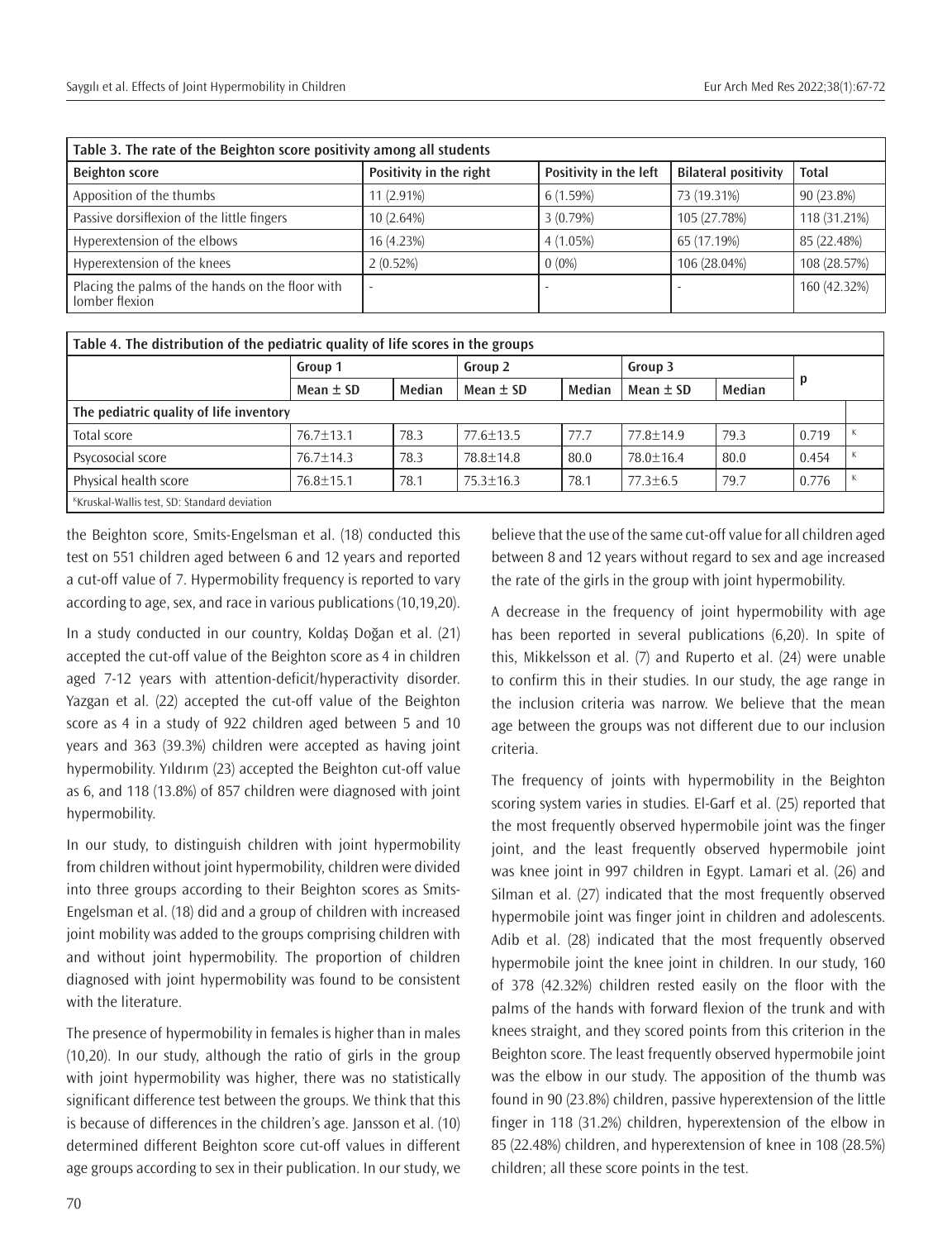The validity and reliability of the Turkish PedsQL 4 was tested in 2008 by Çakın Memik et al. (29). The total score, psychosocial score and physical health score did not differ significantly between the 3 groups in our study. When we examined each question, we found that the 4th question (Is it hard for me to lift something heavy?) of the "My Health and My Activities" section, which examines physical health, was the question with lowest average score in all three groups. Çakın Memik et al. (29) also encountered this finding and stated that this could be because the child perceived to be carrying more weight than the weight they could lift. The average score of the last question about school functionality (Are there times you can't go to school because you go to doctor or hospital?) was lower than other questions in all 3 groups. It was stated that this could be because the child perceived as they could not go to school when they became sick.

In the literature, the quality of life scores were found to be statistically lower in patients with joint hypermobility syndrome compared with the control group (15,30,31). Pacey et al. (30) correlated this difference in quality of life with pain, fatigue, and incontinence. Mastoroudes et al. (31) showed a significantly higher prevalence of urinary incontinence in females with joint hypermobility than controls and correlated the difference in quality of life with incontinence. Fatoye et al. (15) compared the quality of life of 29 children with hypermobility syndrome between the ages of 8 and 15 years and 37 healthy children and found that the quality of life score was lower in children with hypermobility syndrome. Although Beighton et al. (6) mentioned a positive relationship between mobility scores and musculoskeletal symptoms, we found no difference between the groups with and without joint hypermobility in terms of quality of life total scores, physical scores, emotional scores, and school scores. This may be due to "pain in four or more joints for 3 months or longer," a major Beighton criterion for the diagnosis of joint hypermobility syndrome. Russek and Errico (32) showed a statistically significantly higher frequency of sprain and back pain in patients with joint hypermobility syndrome than the control group, but they found no difference between patients with generalized joint hypermobility and the control group in terms of sprain and back pain. McCluskey et al. (33) observed no relation between musculoskeletal pain and joint hypermobility in European children, but they did find a relation in Afro-Asians in their meta-analysis on the relation between musculoskeletal pain and joint hypermobility in children. In a study of 1230 children aged between 7 and 15 years, Leone et al. (34) found no positive correlation between joint hypermobility and pain.

#### **CONCLUSION**

In conclusion, our results show that joint hypermobility does not affect the quality of life in healthy children. More extensive prospective studies on relation between joint hypermobility and musculo skeletal pain are needed. The appropriateness of beighton cut off values for age, sex and race can reduce the high prevalence rates of joint hypermobility.

#### **Ethics**

**Ethics Committee Approval:** The study was approved by University of Health Sciences Turkey, Okmeydani Training and Research Hospital Ethics Committee (approval no: 25/10/2016- 535) and a permission certificate was issued by the Istanbul Provincial Directorate of National Education (date: 13/12/2016, no: 14083890).

**Informed Consent:** Consent was received.

**Peer-review:** Externally peer-reviewed.

#### **Authorship Contributions**

Concept: O.Ö., A.S., Design: O.Ö., A.S., Data Collection or Processing: M.S.S., A.S., B.Y.D., Analysis or Interpretation: O.Ö., E.T., A.S., B.Y.D., M.S.S., Literature Search: B.Y.D., A.S., M.S.S., Writing: A.S.

**Conflict of Interest:** No conflict of interest was declared by the authors.

**Financial Disclosure:** The authors declared that this study received no financial support.

### **REFERENCES**

- 1. Grahame R. Hypermobility and hypermobility syndrome. Keer R, Grahame R, editors. Hypermobility syndrome - recognition and management for physiotherapists. London: Butterworth-Heinemann; 2003:1-14.
- 2. Rowe DW, Shapiro JR. Heritable disorders of structural proteins. Kelley WN, Haris ED, Ruddy S, Sledge CB, editors. Textbook of Rheumatology. 4th ed. Philadelphia: Sounders Company; 1993:1567-92.
- 3. Engelbert RH, Bank RA, Sakkers RJ, Helders PJ, Beemer FA, Uiterwaal CS. Pediatric generalized joint hypermobility with and without musculoskeletal complaints: a localized or systemic disorder? Pediatrics 2003;111:e248-54.
- 4. Tofts LJ, Elliott EJ, Munns C, Pacey V, Sillence DO. The differential diagnosis of children with joint hypermobility: a review of the literature. Pediatr Rheumatol Online | 2009;7:1.
- 5. Kirk JA, Ansell BM, Bywaters EG. The hypermobility syndrome. Musculoskeletal complaints associated with generalized joint hypermobility. Ann Rheum Dis 1967;26:419-25.
- 6. Beighton P, Solomon L, Soskolne CL. Articular mobility in an African population. Ann Rheum Dis 1973;32:413-8.